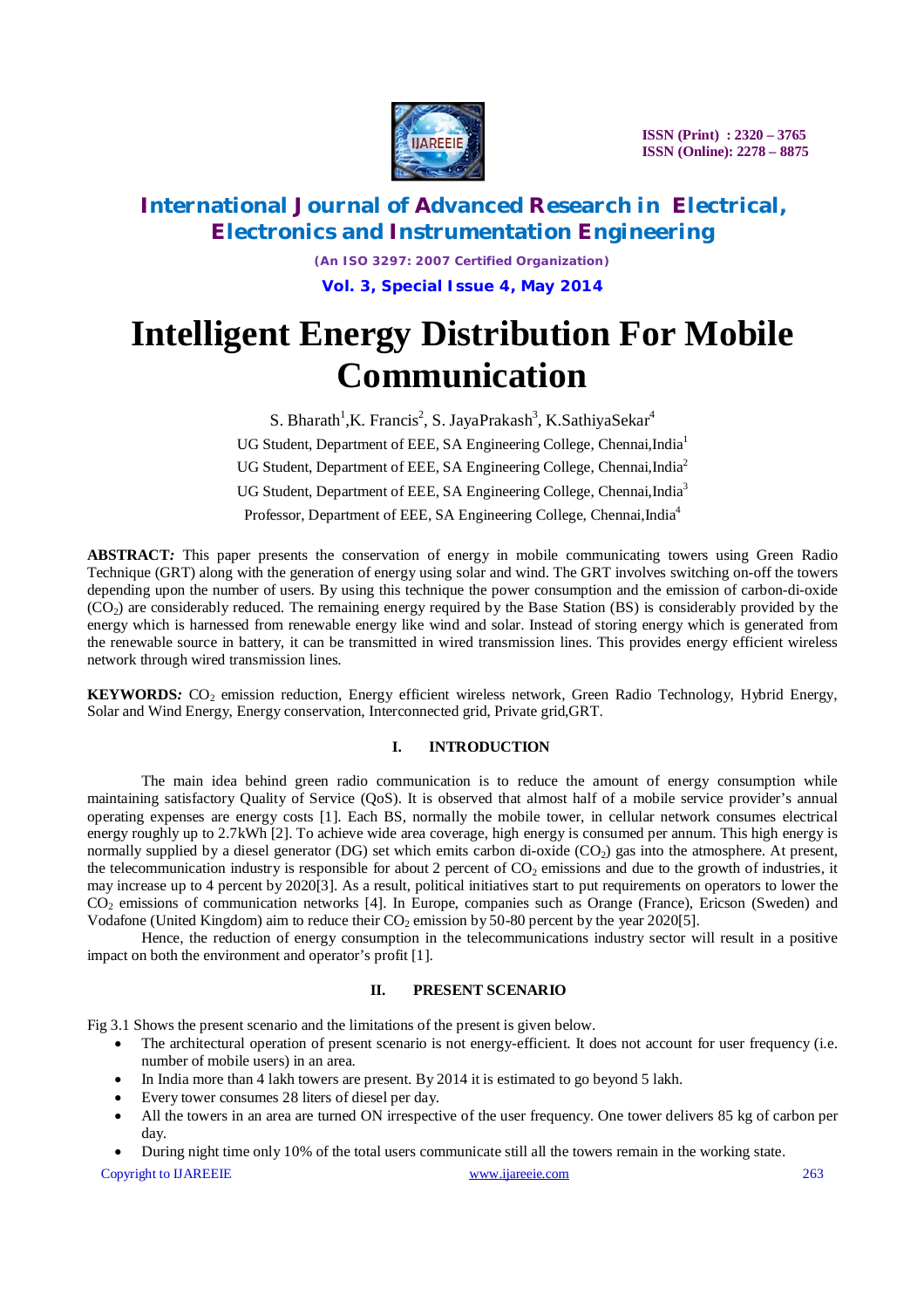

# **International Journal of Advanced Research in Electrical, Electronics and Instrumentation Engineering**

*(An ISO 3297: 2007 Certified Organization)*

# **Vol. 3, Special Issue 4, May 2014**

- The source for towers is based on the power requirement. A critical mobile network consumes 40- 50MW approximately, even excluding the power consumed by users' handsets.
- A typical diesel generator, used for supplying power for communication purpose, consumes seven million liters of diesel per day.

### **III. GREEN RADIO**

The main aim of green radio is to minimize two factors which include

- Total power consumption in the BS by using Energy efficient wireless networks
- Global warming by reducing the emission of Carbon di-oxide  $(CO<sub>2</sub>)$  gas from the fossil fuels.

Fig2 shows the proposed configuration with GRT. This technique involves an optimal resource on-off switching framework that adapts to the fluctuations in the traffic load and maximizes the amount of energy saving under quality of service (QoS). The traffic load in a wireless network can have spatial and temporal fluctuations due to user mobility and activities [7].



Fig2.Proposed Configuration

Copyright to IJAREEIE www.ijareeie.com 264 An example is in a city scenario, where the traffic load during daytime hours on weekdays is heavy in office areas and lighterin residential areas, while it is vice-versa in the evening. In the literature, researchers propose to exploit such traffic load fluctuations, by switching off some of the available resources when the traffic load is light. This is known as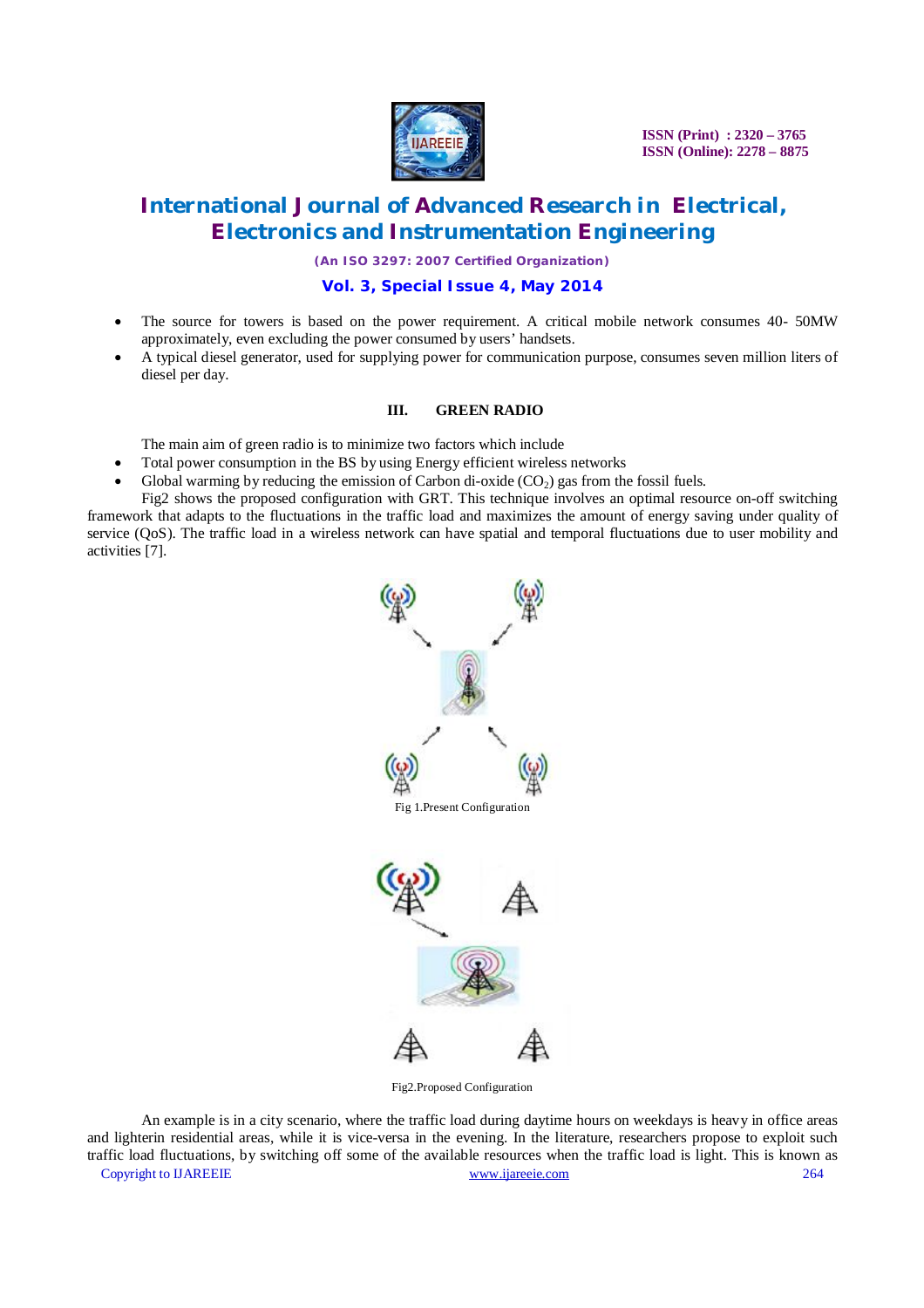

# **International Journal of Advanced Research in Electrical, Electronics and Instrumentation Engineering**

*(An ISO 3297: 2007 Certified Organization)*

# **Vol. 3, Special Issue 4, May 2014**

dynamic planning. On one hand, these resources can be the radio transceivers of active BSs [8]. However, when a BS is in active mode, power supply, processing circuits, and air conditioning take up to 60 percent of the total energy consumption [7]. Hence, significant energy saving can be achieved if the entire BS is switched off when the traffic load is light [5, references therein].

#### **IV. RENEWABLE ENERGY SOURCES**

Nowadays, we are facing a number of serious energy related problems, including energy shortages, energy price hikes, and global warming; these problems have a significant negative impact in terms of the environment, global health, and social and economic well-being. Also, the energy crisis increases from day-to-day, we need to dep Also, the energy crisis increases from day-to-day, we need to depend on Renewable energy sources. In this literature, the implementation of solar and wind as a hybrid energy is used in cellular communication towers. This hybrid energy can complement the fossil fuel power generation and also reduce the amount of electrical power consumption taken from the grid.

As the mobile tower can withstand weight up to 280 kg, micro wind turbines are employed on the tower. Along with this, each BS will have a control room and the solar panels are fixed on the top of the roof and on the side of the tower to harness the solar energy.

In each BS, power is consumed to run the cooling unit inside the control (generator) room and the lighting inside the room and on the top of the tower along with lightning arrestor. The cooling unit consists of an air conditioner and a blower (fan). Both the fan and air conditioner run throughout the day irrespective of the climate change and temperature around the room. Also the lightings in the tower and the room glows irrespective of the light availability in the environment. From this it is clear that the energy consumption by these instruments can be minimized depending upon the environmental factors.

### **V. POWER TRANSMISSION**

Instead of storing the energy generated using solar and wind in the battery, this energy can be transmitted using wired network between the towers. For example, In India there are about 5 lakh towers have been erected and being used for telecommunication. By using this GRT on an average, around 1 lakh tower can be switched off. If each tower can generate 2kW, approximately  $(2*10^3*10^5)$  200MW can be generated and this power can be transmitted over a wired transmission line between the towers. This forms a private grid between the cellular networks. This will be a tie line with the electricity board at certain points at which in case of emergency outages, this energy can be shared with the power grid.

Also, the cost of diesel generator for a single station will range from Rs1,50,000 and above depending upon the area of coverage. And by providing transmission line between the towers, the need for implantation of diesel generator at each and every tower can be minimized. i.e., Diesel generator can be employed in a ratio of 1 for 10 or 1 for 20. This leads to the saving in fuel cost and fuel transportation cost.

In this literature, by employing a transmission line between the towers we can achieve,

- Reduction in the investment on diesel generators.
- Reducing the fuel cost.
- Reducing the fuel transportation cost.
- Power backup from the private grid (from mobile towers) in times of emergency outages.

### **VI. HARDWARE IMPLEMENTATION**

Apart from implementing this configuration, we monitor certain parameters, which can help in reducing energy consumption. Those parameters are Responder Frequency, Cooling-Fan, Air Conditioner, and Light Indicator. Every tower

Copyright to IJAREEIE www.ijareeie.com 265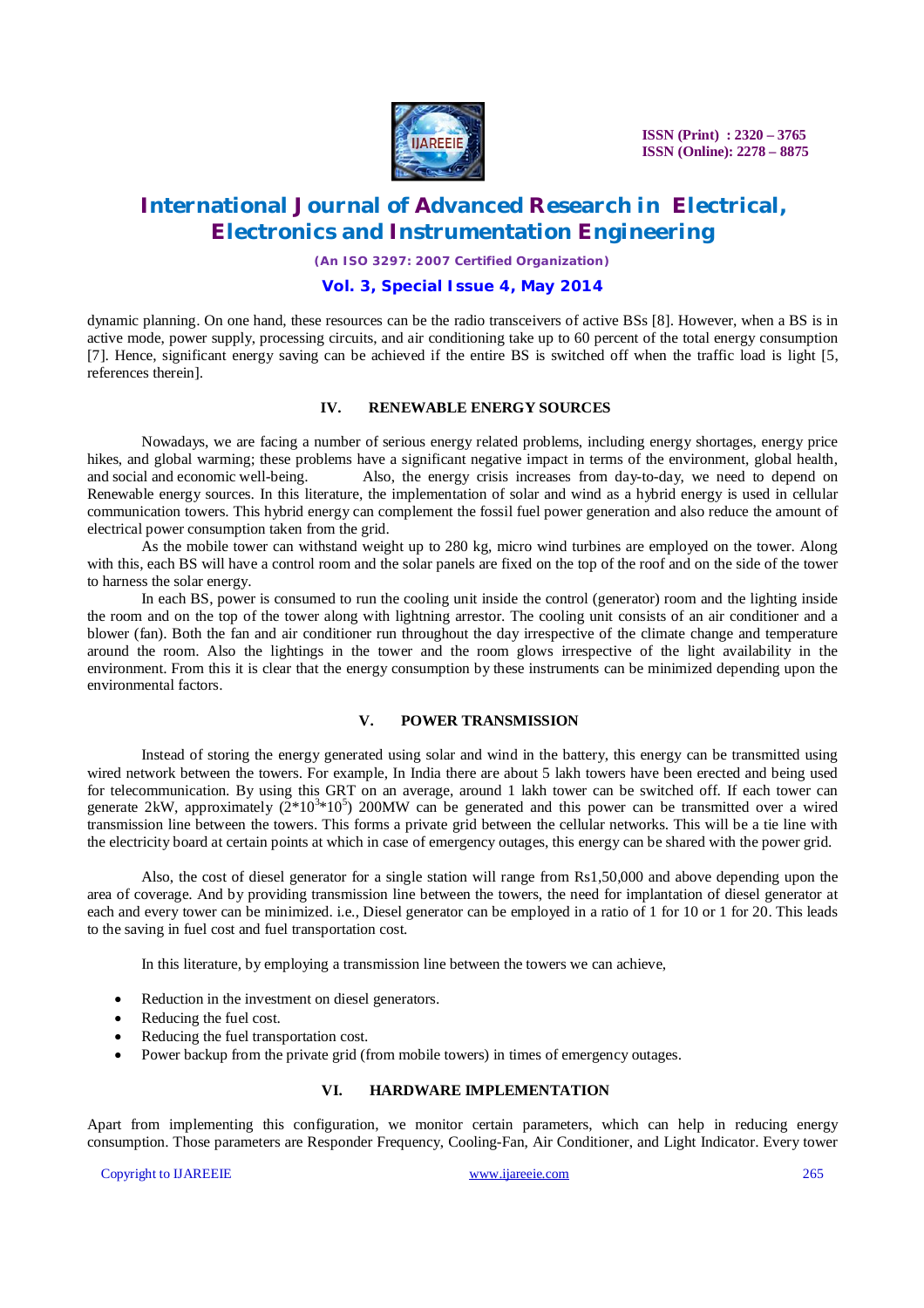

# **International Journal of Advanced Research in Electrical, Electronics and Instrumentation Engineering**

*(An ISO 3297: 2007 Certified Organization)*

### **Vol. 3, Special Issue 4, May 2014**

has a lightning conductor, along with Light Indicator. This light glows throughout the day, which is not necessary. Similarly, we have Cooling-Fan and Air Conditioner running round the clock. Thus a tower consumes power to run all these accessories, apart from power used for transmitting signal. So, this technology proposes a novel method to implement a corrective measure, which will ensure optimum utilization of energy resources. In order to control these parameters automatically, we use a micro-controller based embedded system. The PIC microcontroller is used to do the control job and send the signal to a computer. Here, PIC micro controller is interfaced with all the above mentioned Integrated chips (ICs). Each of these ICs performs different task whose output is given to a PC through the PIC micro controller. We use LDR to monitor the light intensity around the tower to determine day-break and night. We use two Thermistors to determine temperature and moisture content. There is a standard value fixed for all these parameters. When it deviates from that switching action takes place through relay circuits. In our model, we use four relays to monitor each of temperature, humidity, light intensity and frequency. For example light intensity above 1000 Lumens is considered to be day-break, if not, it's night. Hence light indicator will be turned ON automatically during night time. Similarly, based on Temperature and Humidity of the generator room, Air-Conditioner and Cooling-Fan will operate respectively. This is the basic operation of our model. Fig 3 shows the basic block diagram of our model.



Fig 3. Block Diagramof Proposed Model

#### *A. Hardware Snap Shots*

The hardware consists of a transmitter and a receiver. The transmitter is considered as a tower and receiver is considered as another tower. When the number of users exceeds a particular limit, the receiver tower is switched on and the signals are transmitted from the transmitter tower to the receiver tower. The hardware with various components is shown in Fig 6.2 and Fig 6.3

Copyright to UAREEIE www.ijareeie.com 266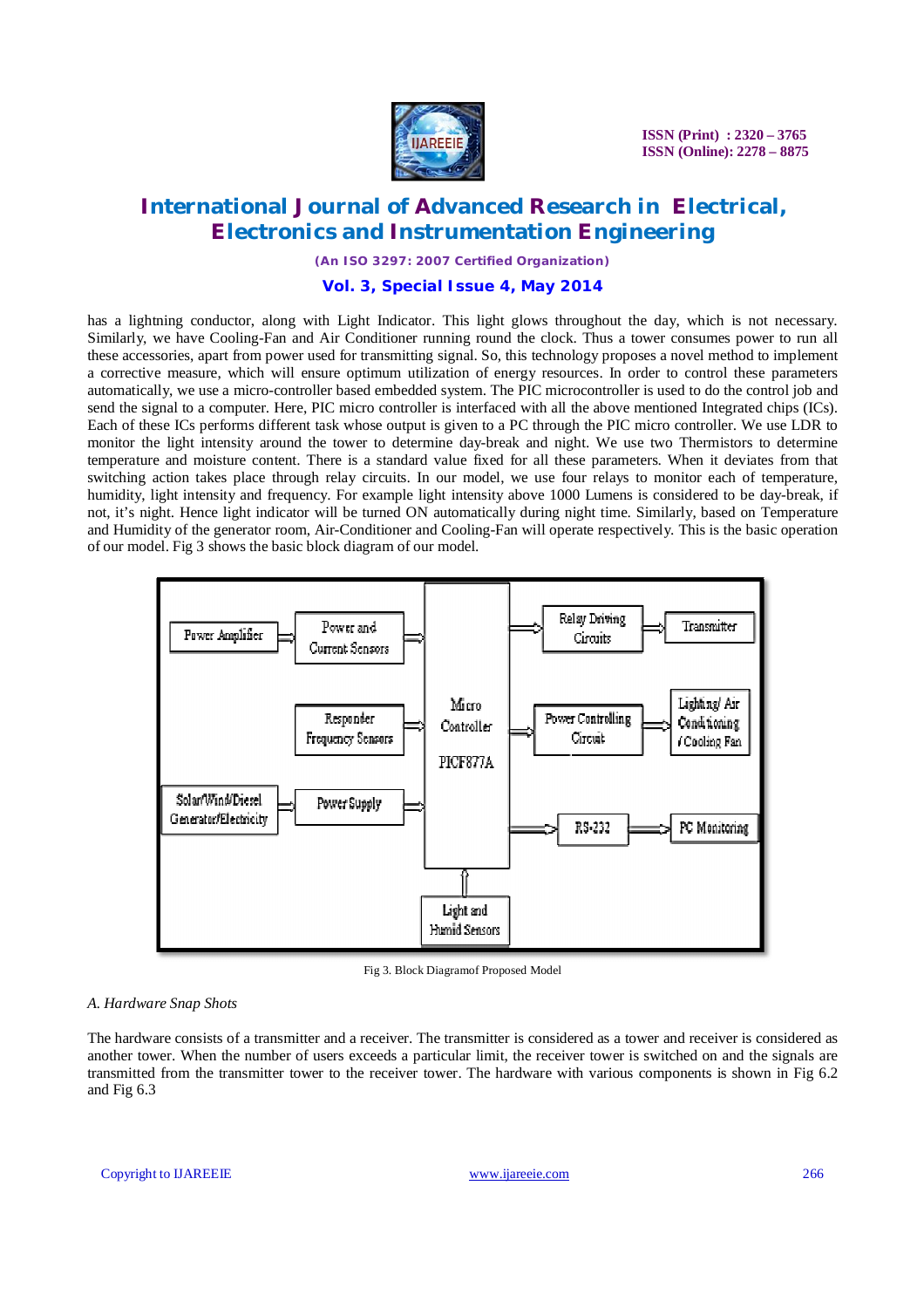

# **International Journal of Advanced Research in Electrical, Electronics and Instrumentation Engineering**

*(An ISO 3297: 2007 Certified Organization)* **Vol. 3, Special Issue 4, May 2014**



Fig 4.Transmitter

 The transmitter board consists of 3 main boards. They are power supply board, hybrid board, controller board, function generator board and wireless transmitter board. The potential transformer helps to step down the voltage of the input power from 230V/5V.The current transformer helps to step down current from 5A to 500mA.The hybrid board helps in obtaining the hybrid power. The function generator acts as the previous station. The wireless transmitter helps in switching on the next tower.



Fig 5.Receiver

The receiver board consists of three circuits. They are wireless receiver circuit, relay driver circuit, rectifier circuit. The wireless receiver receives the signal and sends it to relay driver circuit.

#### *B. Software Snap Shots*

The Software consists of three windows. Fig 6 shows the first window. The first window is to monitor the controlling of efficient wireless communication (i.e., Green Radio Technology (GRT)).

#### Copyright to UAREEIE www.ijareeie.com 267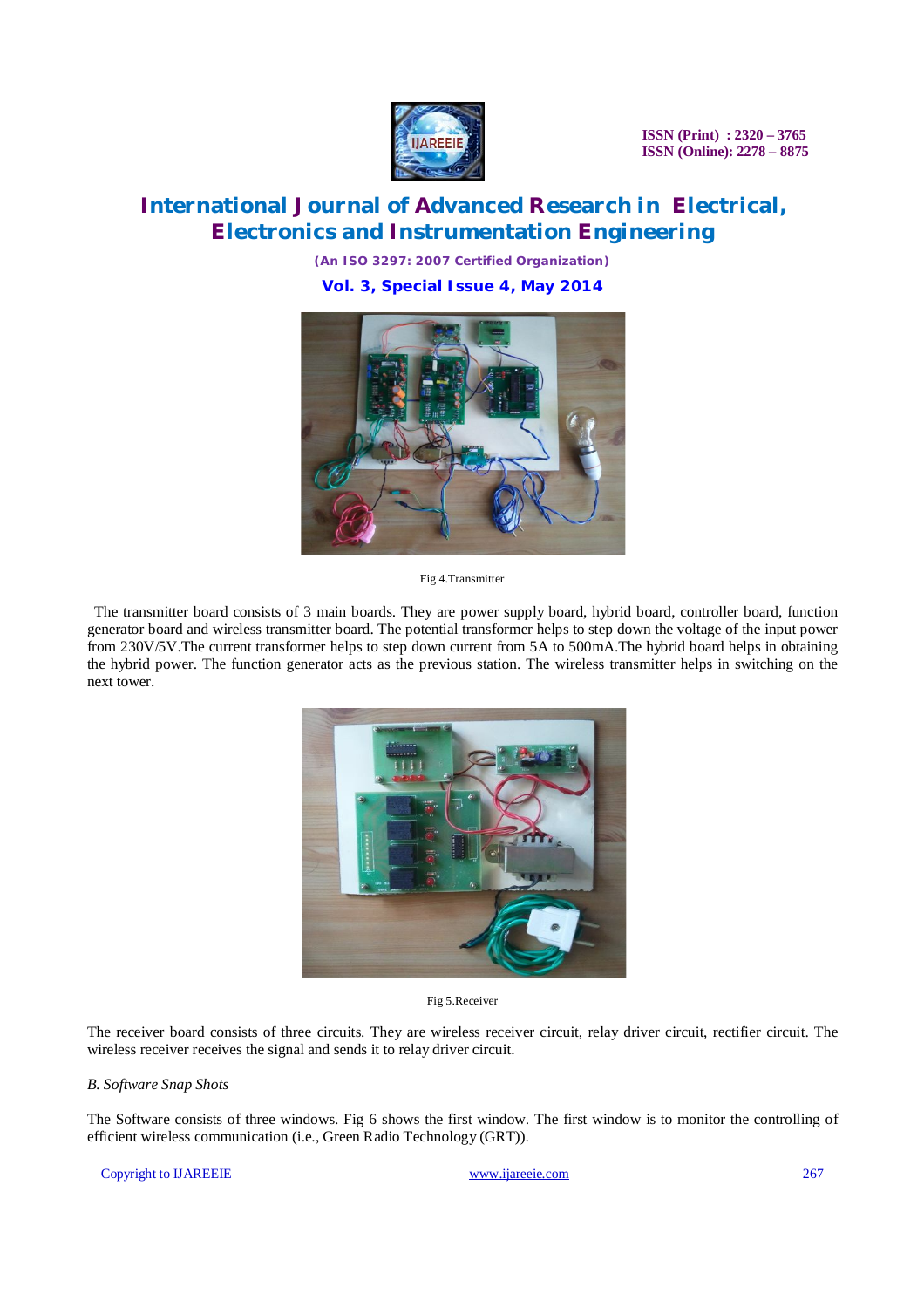

# **International Journal of Advanced Research in Electrical, Electronics and Instrumentation Engineering**

*(An ISO 3297: 2007 Certified Organization)*

**Vol. 3, Special Issue 4, May 2014**





This picture shows the state of present hardware configuration when the circuit is turned ON. It is designed in such a way that, out of the three towers, middle tower is our BS and other two are neighbouring station towers. We can notice that, our tower is in operating state. At present tower-1 is operating, whose user frequency is within the predefined limit. Fig 7 shows the second window. The second window is to monitor the renewable energy harnessing from the solar and wind turbine which is located on the rooftop of the control room and on the top of the tower.





Fig 8 shows the third window. The third window is to view the database which is used to store all the details about the voltage, current and power of the solar and wind energy.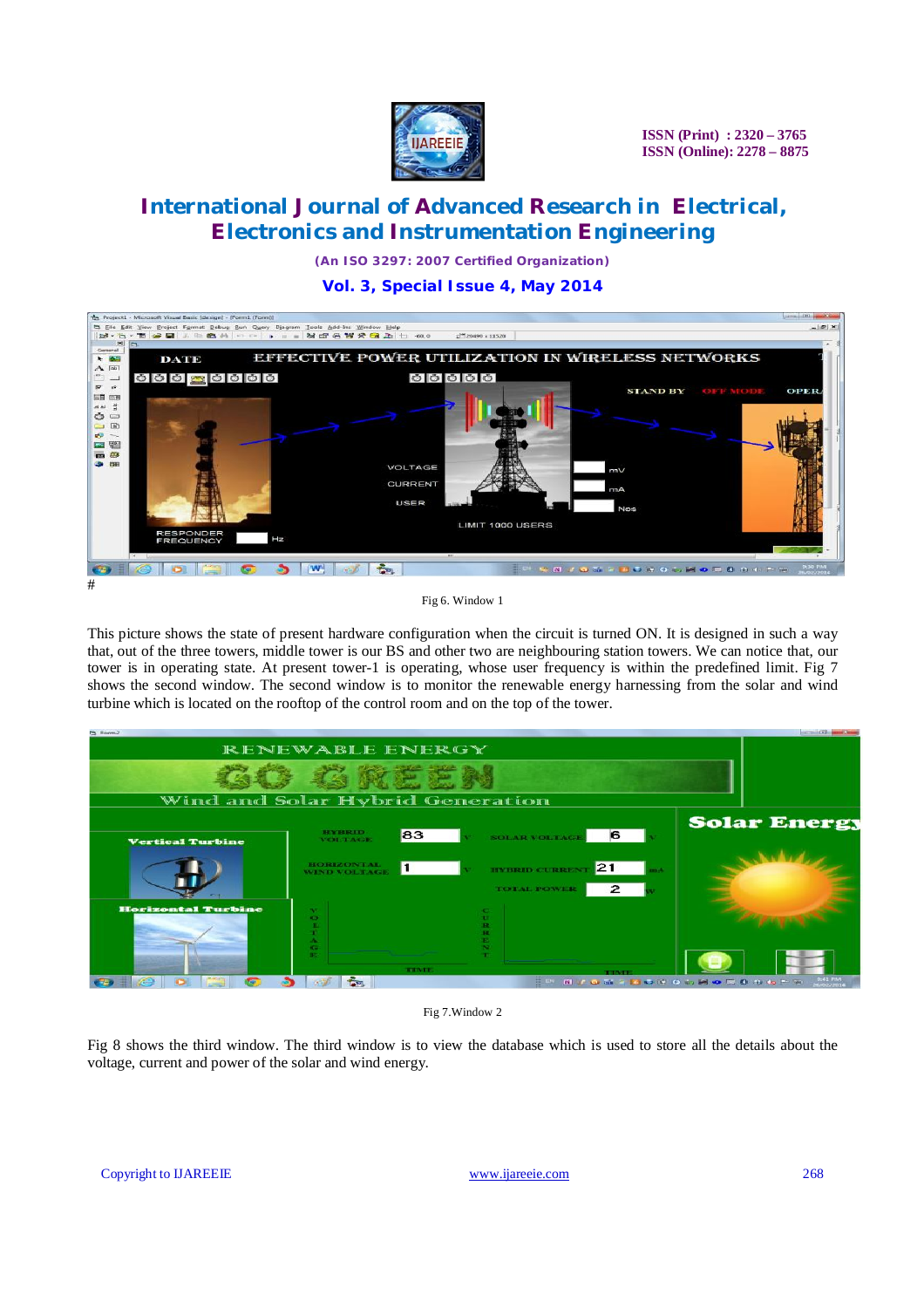

# **International Journal of Advanced Research in Electrical, Electronics and Instrumentation Engineering**

*(An ISO 3297: 2007 Certified Organization)*

**Vol. 3, Special Issue 4, May 2014**



Fig 8.Window 3

### **VII. ADVANTAGES OF THE PROPOSED SYSTEM**

- The main advantage of this technology is the reduction of total power consumed by the base transceiver station of Wireless mobile networks.
- This technology helps in maintaining and improving the ecological balance of the nature by reducing the  $CO<sub>2</sub>$ emission.
- This technology helps in reduction of the size of generator set, which leads to low capital investment.
- This technology helps in preventing depletion of fossil fuels.

#### **VIII. FUTURE SCOPE**

Developing new software to monitor and control the power distribution. This could also be done by using SCADA software. To find a new way to integrate the existing grid with the mobile grid.

### **IX. CONCLUSION**

It can be seen that the increase in mobile users leads to increase in power consumption, which in turn leads to emissions of more and more  $CO_2$ . This leads to global warming as  $CO_2$  is considered to be one of the greenhouse gases. In order to control this effect, the major area to be controlled is to reduce power consumption. This can be reduced by taking various parameters into account such as the operation of Air Conditioner, cooling fan, light indicator and power amplifier. This project has aimed at reducing the power consumption by taking these parameters into account and the outcome has been positive. As per the objective, energy consumption will be reduced as much as possible and hence the emission of harmful greenhouse gases will be reduced. This leads to an environmental friendly approach towards wireless communication.